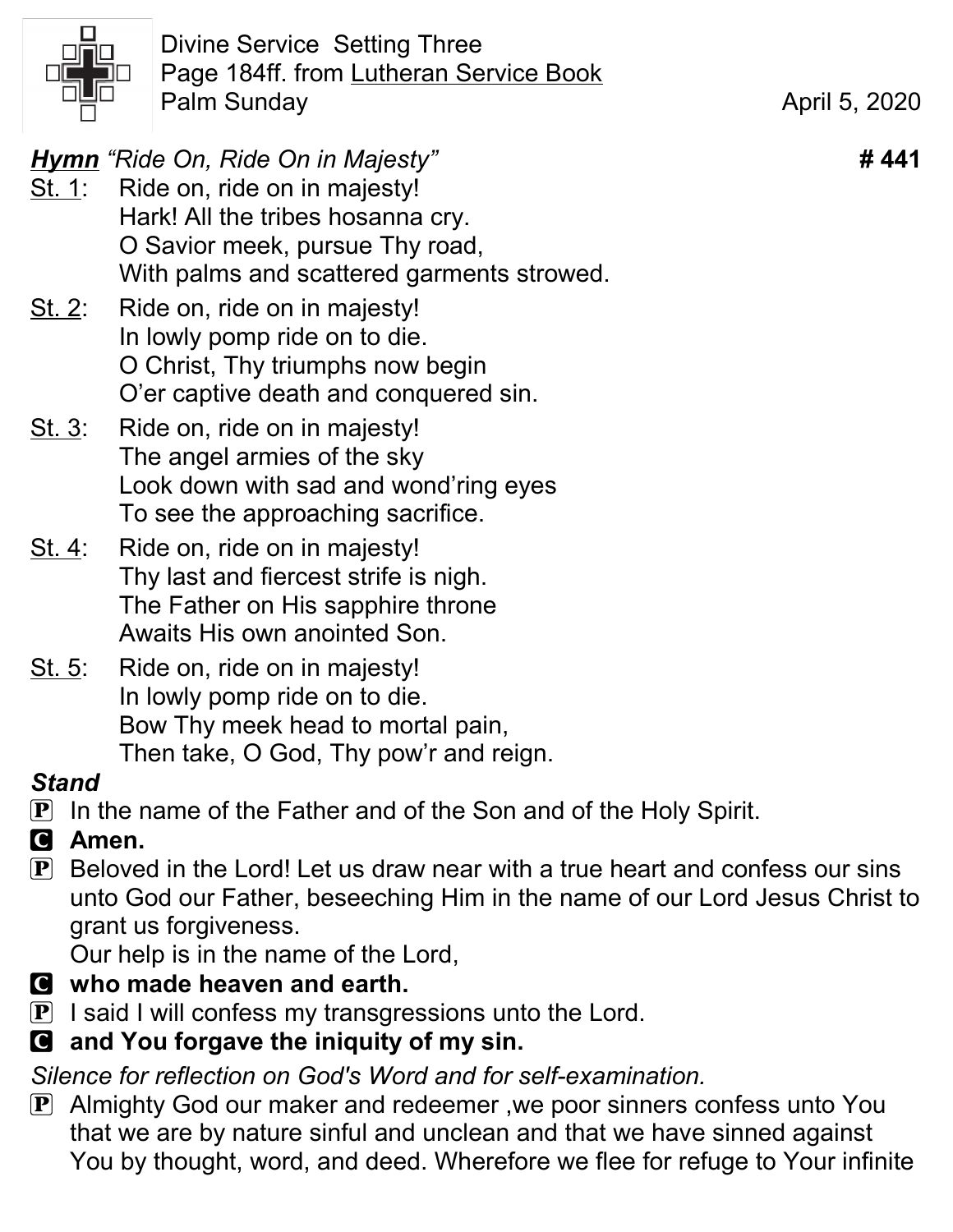mercy, seeking and imploring Your grace for the sake of our Lord Jesus Christ.

- C O most merciful God, who has given Your only-begotten Son to die for us, have mercy upon us and for His sake grant us remission of all our sins; and by Your Holy Spirit increase in us true knowledge of You and of Your will and true obedience to Your Word, to th end that by Your grace we may come to everlasting life; through Jesus Christ, our Lord, Amen.
- P Almighty God, our heavenly Father, has had mercy upon us and has given His only Sone to die for us and for His sake forgives us all our sins. To those who believe on His name He gives power to become the children of God and has promised them His Holy Spirit. He that believes and is baptized shall be saved. Grant this, Lord, unto us all.
- **Q** Amen.

### **Stand**

### Service of the Word

### Introit

- $\bf{P}$  Blessèd is he who comes in the name of the Lord!
- C We bless you from the house of the Lord.
- P Lift up your heads, O gates! And be lifted up, O ancient doors,
- C that the King of glory may come in.
- $\left| \mathbf{P} \right|$  Who is this King of glory?
- C The Lord, strong and mighty, the Lord, mighty in battle!
- P Lift up your heads, O gates! And lift them up, O ancient doors,
- C that the King of glory may come in.
- $\mathbf{P}$  Who is this King of glory?
- C The Lord of hosts, he is the King of glory!
- $\bf{P}$  Blessèd is he who comes in the name of the Lord!
- C We bless you from the house of the Lord.

### Gloris Patri *F*

C Glory be to the Father and to the Son and to the Holy Ghost; as it was in the beginning, is now, and ever shall be, world without end. Amen.

### Kyrie F

C Lord, have mercy upon us. Christ, have mercy upon us. Lord, have mercy upon us.

# Collect of the Day  $\beta$

- $\overline{P}$  The Lord be with you.
- C And with thy spirit.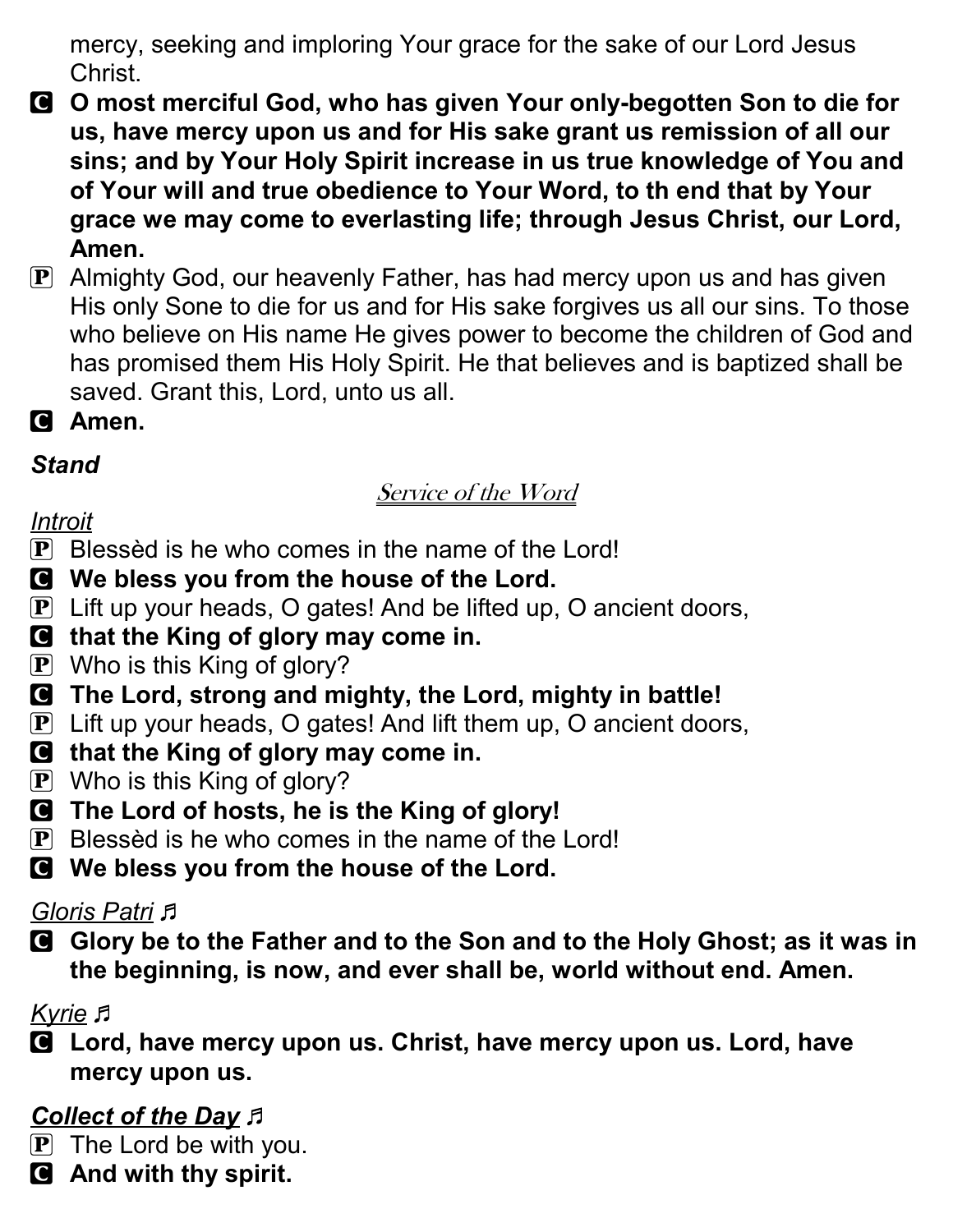### $\mathbf{P}$  Let us pray.

- C Almighty and everlasting God, You sent Your Son, our Savior Jesus Christ, to take upon Himself our flesh and to suffer death upon the cross. Mercifully grant that we may follow the example of His great humility and patience and be made partakers of His resurrection; through the same Jesus Christ, our Lord, who lives and reigns with You and the Holy Spirit, one God, now and forever.
- **C** Amen.

### Sit

### **Old Testament Reading Isaiah 50:4–9a**

<sup>4</sup>The Lord God has given me the tongue of those who are taught, that I may know how to sustain with a word him who is weary. Morning by morning he awakens; he awakens my ear to hear as those who are taught. <sup>5</sup>The Lord God has opened my ear, and I was not rebellious; I turned not backward. <sup>6</sup>I gave my back to those who strike, and my cheeks to those who pull out the beard; I hid not my face from disgrace and spitting.  $^7$  But the Lord God helps me; therefore I have not been disgraced; therefore I have set my face like a flint, and I know that I shall not be put to shame.  ${}^{8}$ He who vindicates me is near. Who will contend with me? Let us stand up together. Who is my adversary? Let him come near to me. <sup>9</sup>Behold, the Lord God helps me; who will declare me guilty?

- $\overline{P}$  This is the Word of the Lord.
- C Thanks be to God.

**Epistle Reading Contract Contract Contract Contract Contract Contract Contract Contract Contract Contract Contract Contract Contract Contract Contract Contract Contract Contract Contract Contract Contract Contract Contrac**  $5$ Have this mind among yourselves, which is yours in Christ Jesus,  $6$ who, though he was in the form of God, did not count equality with God a thing to be grasped, <sup>7</sup>but made himself nothing, taking the form of a servant, being born in the likeness of men. <sup>8</sup>And being found in human form, he humbled himself by becoming obedient to the point of death, even death on a cross.  $\textdegree$ Therefore God has highly exalted him and bestowed on him the name that is above every name, <sup>10</sup>so that at the name of Jesus every knee should bow, in

- heaven and on earth and under the earth,  $11$  and every tongue confess that Jesus Christ is Lord, to the glory of God the Father.
- $\overline{P}$  This is the Word of the Lord.
- C Thanks be to God.

### Stand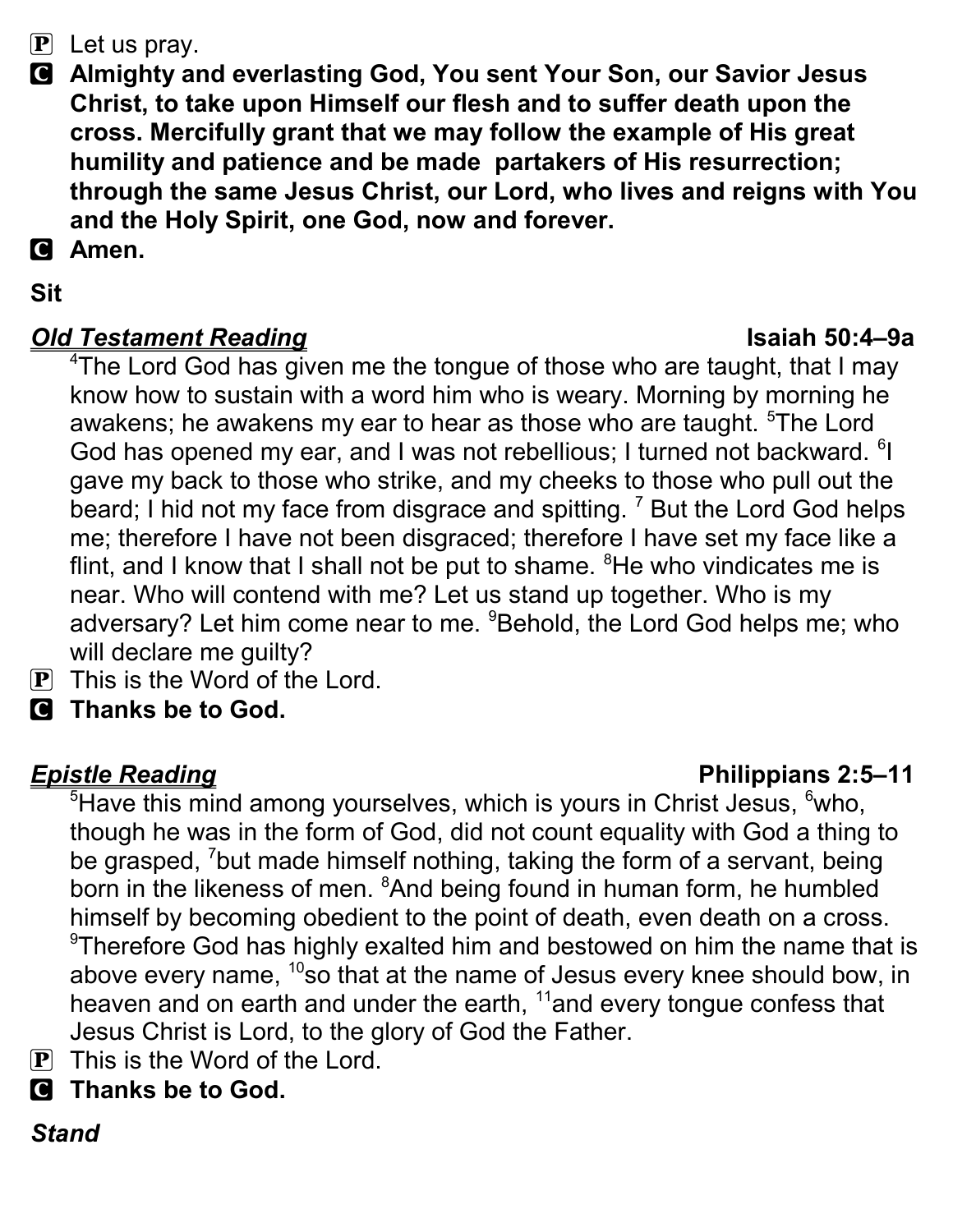$\mathbf{P}$  The Holy Gospel according to St. Matthew. The 26<sup>th</sup> Chapter.

### G Glory be to Thee, O Lord.

<sup>1</sup>When Jesus had finished all these sayings, he said to his disciples,  $2^u$ You know that after two days the Passover is coming, and the Son of Man will be delivered up to be crucified."

<sup>3</sup>Then the chief priests and the elders of the people gathered in the palace of the high priest, whose name was Caiaphas, <sup>4</sup>and plotted together in order to arrest Jesus by stealth and kill him. <sup>5</sup>But they said, "Not during the feast, lest there be an uproar among the people."

 $6$ Now when Jesus was at Bethany in the house of Simon the leper,  $7$  a woman came up to him with an alabaster flask of very expensive ointment, and she poured it on his head as he reclined at table. <sup>8</sup>And when the disciples saw it, they were indignant, saying, "Why this waste? <sup>9</sup>For this could have been sold for a large sum and given to the poor." <sup>10</sup>But Jesus, aware of this, said to them, "Why do you trouble the woman? For she has done a beautiful thing to me. <sup>11</sup>For you always have the poor with you, but you will not always have me. <sup>12</sup>In pouring this ointment on my body, she has done it to prepare me for burial. <sup>13</sup>Truly, I say to you, wherever this gospel is proclaimed in the whole world, what she has done will also be told in memory of her."

 $14$ Then one of the twelve, whose name was Judas Iscariot, went to the chief priests <sup>15</sup>and said, "What will you give me if I deliver him over to you?" And they paid him thirty pieces of silver. <sup>16</sup>And from that moment he sought an opportunity to betray him.

 $17$ Now on the first day of Unleavened Bread the disciples came to Jesus, saying, "Where will you have us prepare for you to eat the Passover?" <sup>18</sup>He said, "Go into the city to a certain man and say to him, 'The Teacher says, My time is at hand. I will keep the Passover at your house with my disciples.'"  $19$ And the disciples did as Jesus had directed them, and they prepared the Passover.

<sup>20</sup>When it was evening, he reclined at table with the twelve. <sup>21</sup>And as they were eating, he said, "Truly, I say to you, one of you will betray me." <sup>22</sup>And they were very sorrowful and began to say to him one after another, "Is it I, Lord?" <sup>23</sup>He answered, "He who has dipped his hand in the dish with me will betray me. <sup>24</sup>The Son of Man goes as it is written of him, but woe to that man by whom the Son of Man is betrayed! It would have been better for that man if he had not been born." <sup>25</sup> Judas, who would betray him, answered, "Is it I, Rabbi?" He said to him, "You have said so."

 $26$ Now as they were eating, Jesus took bread, and after blessing it broke it and gave it to the disciples, and said, "Take, eat; this is my body."  $27$ And he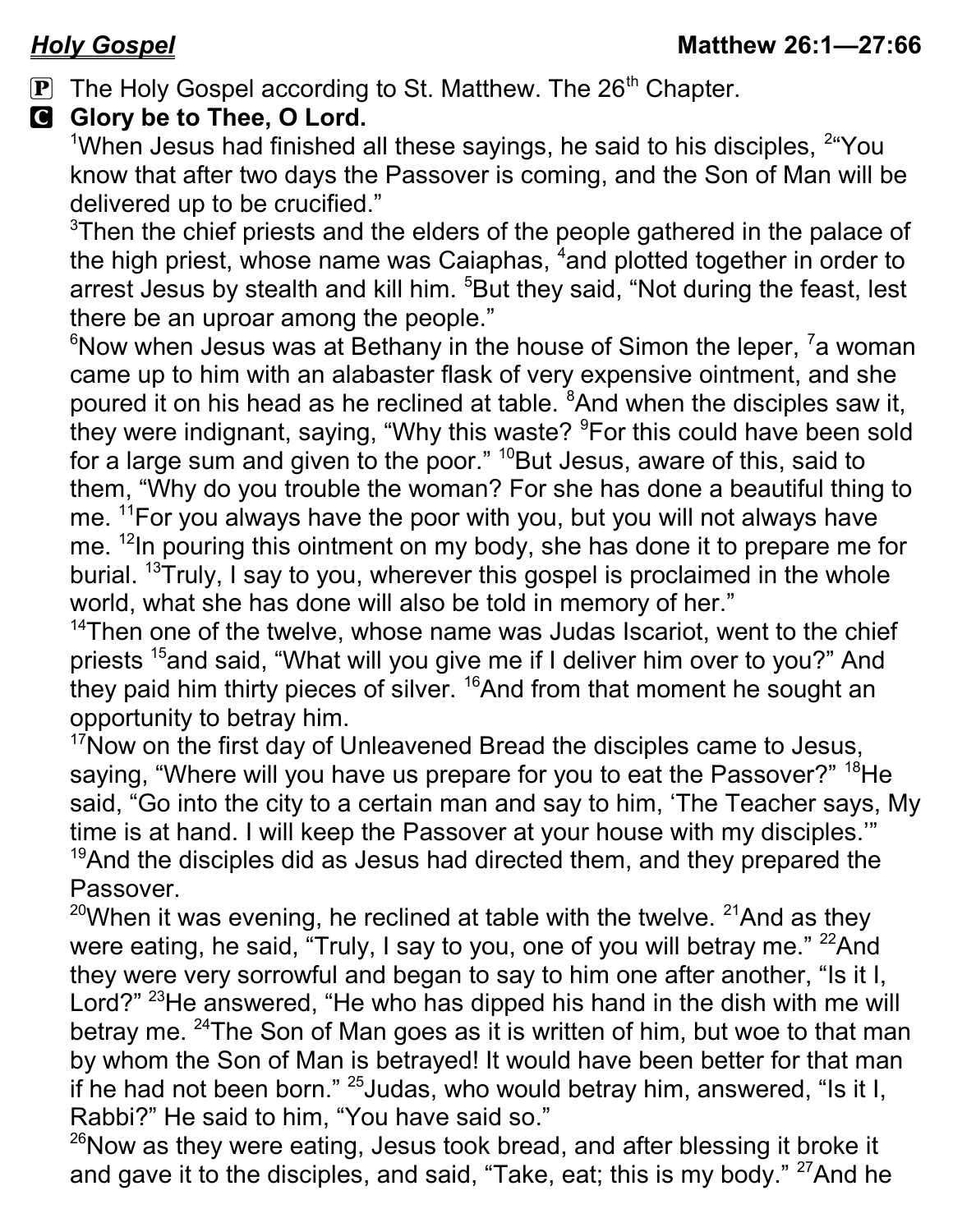took a cup, and when he had given thanks he gave it to them, saying, "Drink of it, all of you, <sup>28</sup> for this is my blood of the covenant, which is poured out for many for the forgiveness of sins. <sup>29</sup>I tell you I will not drink again of this fruit of the vine until that day when I drink it new with you in my Father's kingdom."  $30$ And when they had sung a hymn, they went out to the Mount of Olives.  $31$ Then Jesus said to them, "You will all fall away because of me this night. For it is written, 'I will strike the shepherd, and the sheep of the flock will be scattered.' <sup>32</sup>But after I am raised up, I will go before you to Galilee." <sup>33</sup>Peter answered him, "Though they all fall away because of you, I will never fall away." <sup>34</sup> Jesus said to him, "Truly, I tell you, this very night, before the rooster crows, you will deny me three times." <sup>35</sup> Peter said to him, "Even if I must die with you, I will not deny you!" And all the disciples said the same.  $36$ Then Jesus went with them to a place called Gethsemane, and he said to his disciples, "Sit here, while I go over there and pray." <sup>37</sup>And taking with him Peter and the two sons of Zebedee, he began to be sorrowful and troubled.  $38$ Then he said to them, "My soul is very sorrowful, even to death; remain here, and watch with me." <sup>39</sup>And going a little farther he fell on his face and prayed, saying, "My Father, if it be possible, let this cup pass from me; nevertheless, not as I will, but as you will." <sup>40</sup>And he came to the disciples and found them sleeping. And he said to Peter, "So, could you not watch with me one hour? <sup>41</sup> Watch and pray that you may not enter into temptation. The spirit indeed is willing, but the flesh is weak." <sup>42</sup>Again, for the second time, he went away and prayed, "My Father, if this cannot pass unless I drink it, your will be done." <sup>43</sup>And again he came and found them sleeping, for their eyes were heavy. <sup>44</sup>So, leaving them again, he went away and prayed for the third time, saying the same words again. <sup>45</sup>Then he came to the disciples and said to them, "Sleep and take your rest later on. See, the hour is at hand, and the Son of Man is betrayed into the hands of sinners. <sup>46</sup>Rise, let us be going; see, my betrayer is at hand."

 $47$ While he was still speaking, Judas came, one of the twelve, and with him a great crowd with swords and clubs, from the chief priests and the elders of the people.  $48$ Now the betrayer had given them a sign, saying, "The one I will kiss is the man; seize him."<sup>49</sup>And he came up to Jesus at once and said, "Greetings, Rabbi!" And he kissed him. <sup>50</sup>Jesus said to him, "Friend, do what you came to do." Then they came up and laid hands on Jesus and seized him. <sup>51</sup>And behold, one of those who were with Jesus stretched out his hand and drew his sword and struck the servant of the high priest and cut off his ear. <sup>52</sup>Then Jesus said to him, "Put your sword back into its place. For all who take the sword will perish by the sword.  $53$ Do you think that I cannot appeal to my Father, and he will at once send me more than twelve legions of angels?  $54$ But how then should the Scriptures be fulfilled, that it must be so?"  $55$ At that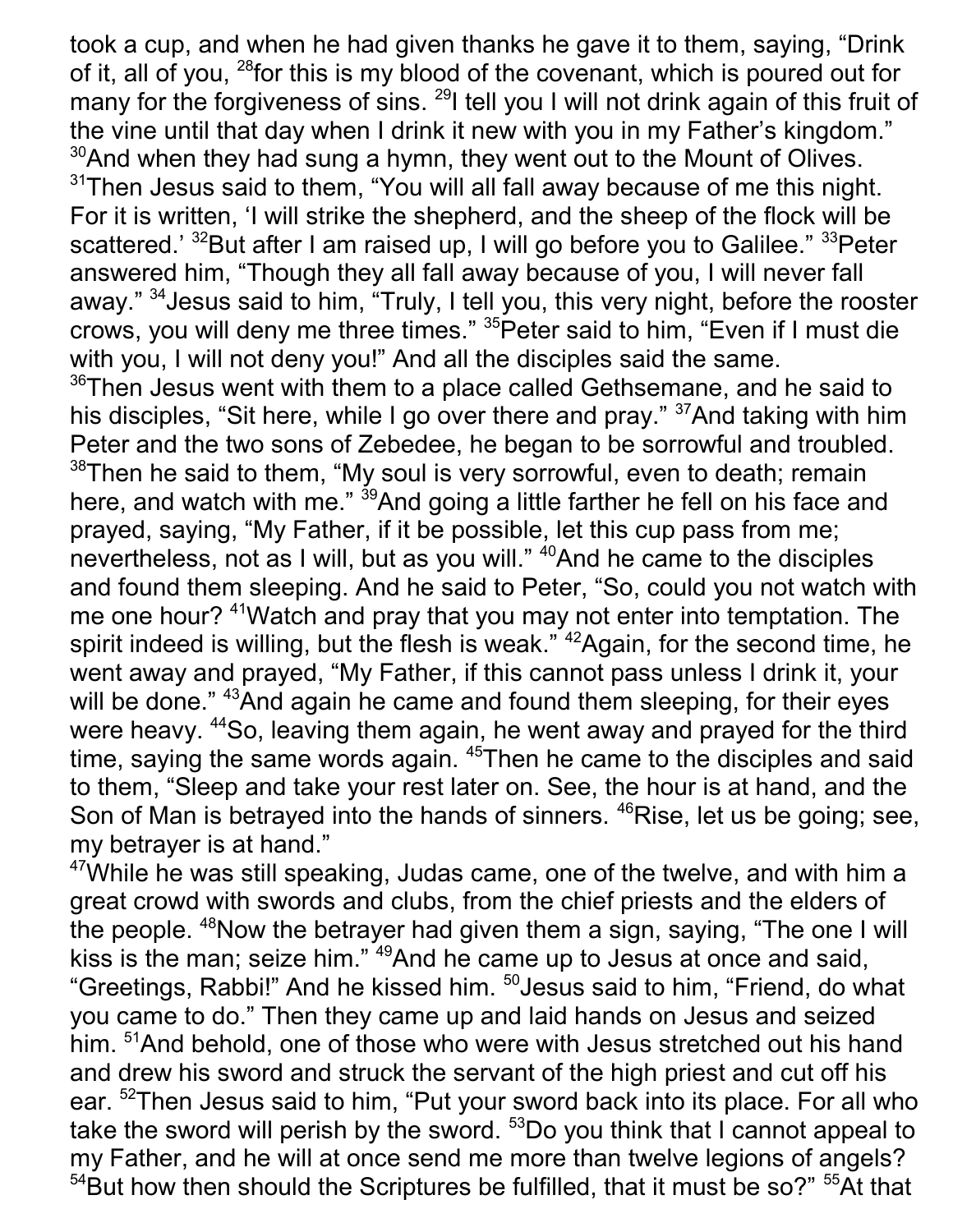hour Jesus said to the crowds, "Have you come out as against a robber, with swords and clubs to capture me? Day after day I sat in the temple teaching, and you did not seize me. <sup>56</sup>But all this has taken place that the Scriptures of the prophets might be fulfilled." Then all the disciples left him and fled.  $57$ Then those who had seized Jesus led him to Caiaphas the high priest, where the scribes and the elders had gathered. <sup>58</sup>And Peter was following him at a distance, as far as the courtyard of the high priest, and going inside he sat with the guards to see the end. <sup>59</sup>Now the chief priests and the whole Council were seeking false testimony against Jesus that they might put him to death, <sup>60</sup>but they found none, though many false witnesses came forward. At last two came forward <sup>61</sup>and said, "This man said, 'I am able to destroy the temple of God, and to rebuild it in three days." <sup>62</sup>And the high priest stood up and said, "Have you no answer to make? What is it that these men testify against you?" <sup>63</sup>But Jesus remained silent. And the high priest said to him, "I adjure you by the living God, tell us if you are the Christ, the Son of God." <sup>64</sup> Jesus said to him, "You have said so. But I tell you, from now on you will see the Son of Man seated at the right hand of Power and coming on the clouds of heaven." <sup>65</sup>Then the high priest tore his robes and said, "He has uttered blasphemy. What further witnesses do we need? You have now heard his blasphemy. <sup>66</sup>What is your judgment?" They answered, "He deserves death." <sup>67</sup>Then they spit in his face and struck him. And some slapped him, <sup>68</sup>saying, "Prophesy to us, you Christ! Who is it that struck you?" <sup>69</sup>Now Peter was sitting outside in the courtyard. And a servant girl came up to him and said, "You also were with Jesus the Galilean." <sup>70</sup>But he denied it before them all, saying, "I do not know what you mean." <sup>71</sup>And when he went out to the entrance, another servant girl saw him, and she said to the bystanders, "This man was with Jesus of Nazareth." <sup>72</sup>And again he denied it with an oath: "I do not know the man."  $73$ After a little while the bystanders came up and said to Peter, "Certainly you too are one of them, for your accent betrays you."<sup>74</sup>Then he began to invoke a curse on himself and to swear, "I do not know the man." And immediately the rooster crowed. <sup>75</sup>And Peter remembered the saying of Jesus, "Before the rooster crows, you will deny me three times." And he went out and wept bitterly.

<sup>1</sup>When morning came, all the chief priests and the elders of the people took counsel against Jesus to put him to death. <sup>2</sup>And they bound him and led him away and delivered him over to Pilate the governor.

 $3$ Then when Judas, his betrayer, saw that Jesus was condemned, he changed his mind and brought back the thirty pieces of silver to the chief priests and the elders, <sup>4</sup>saying, "I have sinned by betraying innocent blood." They said, "What is that to us? See to it yourself." <sup>5</sup>And throwing down the pieces of silver into the temple, he departed, and he went and hanged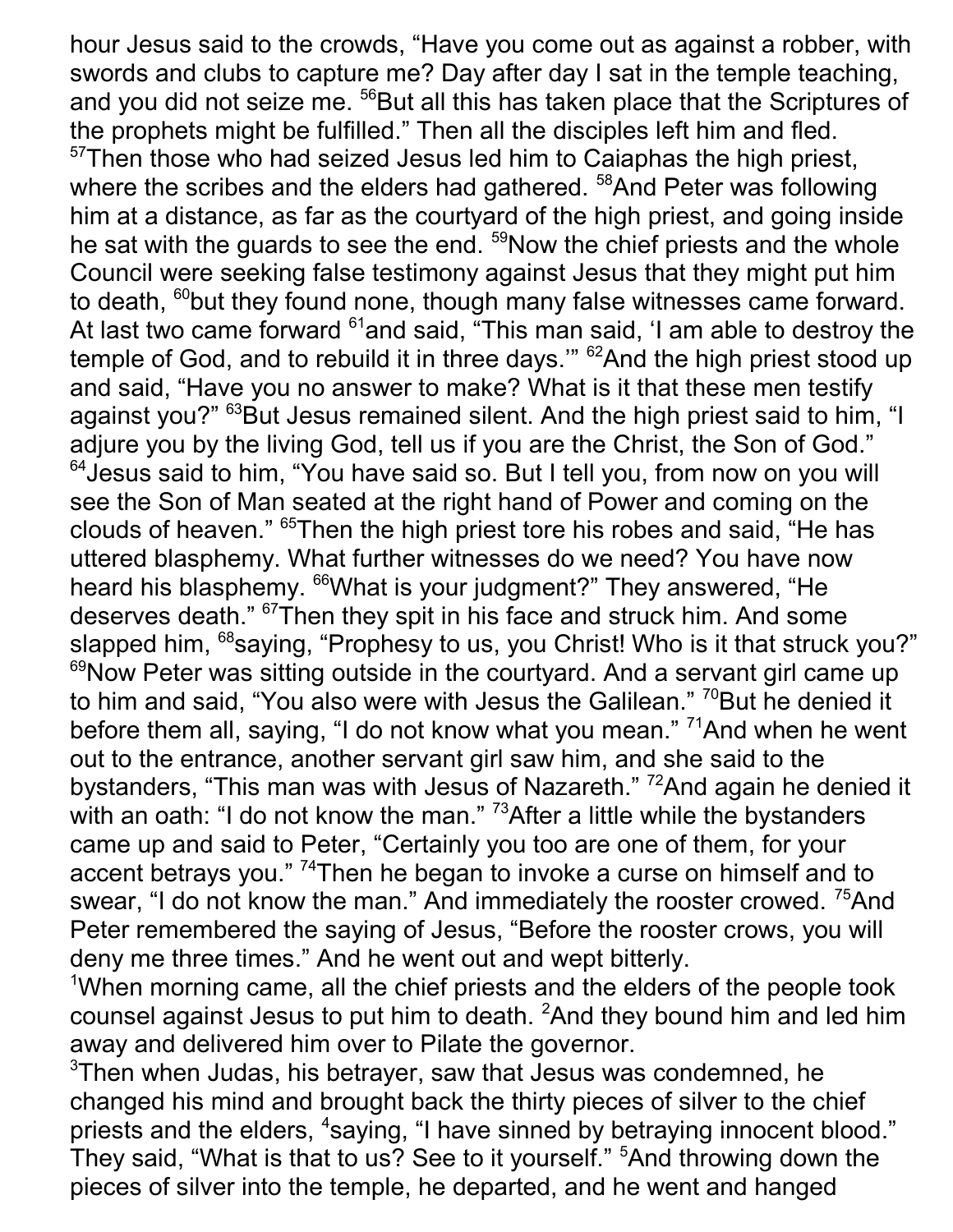himself. <sup>6</sup>But the chief priests, taking the pieces of silver, said, "It is not lawful to put them into the treasury, since it is blood money." <sup>7</sup>So they took counsel and bought with them the potter's field as a burial place for strangers.

 ${}^{8}$ Therefore that field has been called the Field of Blood to this day.  ${}^{9}$ Then was fulfilled what had been spoken by the prophet Jeremiah, saying, "And they took the thirty pieces of silver, the price of him on whom a price had been set by some of the sons of Israel,  $^{10}$ and they gave them for the potter's field, as the Lord directed me."

 $11$ Now Jesus stood before the governor, and the governor asked him, "Are you the King of the Jews?" Jesus said, "You have said so." <sup>12</sup>But when he was accused by the chief priests and elders, he gave no answer. <sup>13</sup>Then Pilate said to him, "Do you not hear how many things they testify against you?" <sup>14</sup>But he gave him no answer, not even to a single charge, so that the governor was greatly amazed.

 $15$ Now at the feast the governor was accustomed to release for the crowd any one prisoner whom they wanted. <sup>16</sup>And they had then a notorious prisoner called Barabbas. <sup>17</sup>So when they had gathered, Pilate said to them, "Whom do you want me to release for you: Barabbas, or Jesus who is called Christ?"  $18$  For he knew that it was out of envy that they had delivered him up.  $19$ Besides, while he was sitting on the judgment seat, his wife sent word to him, "Have nothing to do with that righteous man, for I have suffered much because of him today in a dream."  $^{20}$  Now the chief priests and the elders persuaded the crowd to ask for Barabbas and destroy Jesus. <sup>21</sup>The governor again said to them, "Which of the two do you want me to release for you?" And they said, "Barabbas." <sup>22</sup>Pilate said to them, "Then what shall I do with Jesus who is called Christ?" They all said, "Let him be crucified!" <sup>23</sup>And he said, "Why, what evil has he done?" But they shouted all the more, "Let him be crucified!"

 $24$ So when Pilate saw that he was gaining nothing, but rather that a riot was beginning, he took water and washed his hands before the crowd, saying, "I am innocent of this man's blood; see to it yourselves." <sup>25</sup>And all the people answered, "His blood be on us and on our children!" <sup>26</sup>Then he released for them Barabbas, and having scourged Jesus, delivered him to be crucified.  $27$ Then the soldiers of the governor took Jesus into the governor's headquarters, and they gathered the whole battalion before him. <sup>28</sup>And they stripped him and put a scarlet robe on him,  $^{29}$  and twisting together a crown of thorns, they put it on his head and put a reed in his right hand. And kneeling before him, they mocked him, saying, "Hail, King of the Jews!" <sup>30</sup>And they spit on him and took the reed and struck him on the head. <sup>31</sup>And when they had mocked him, they stripped him of the robe and put his own clothes on him and led him away to crucify him.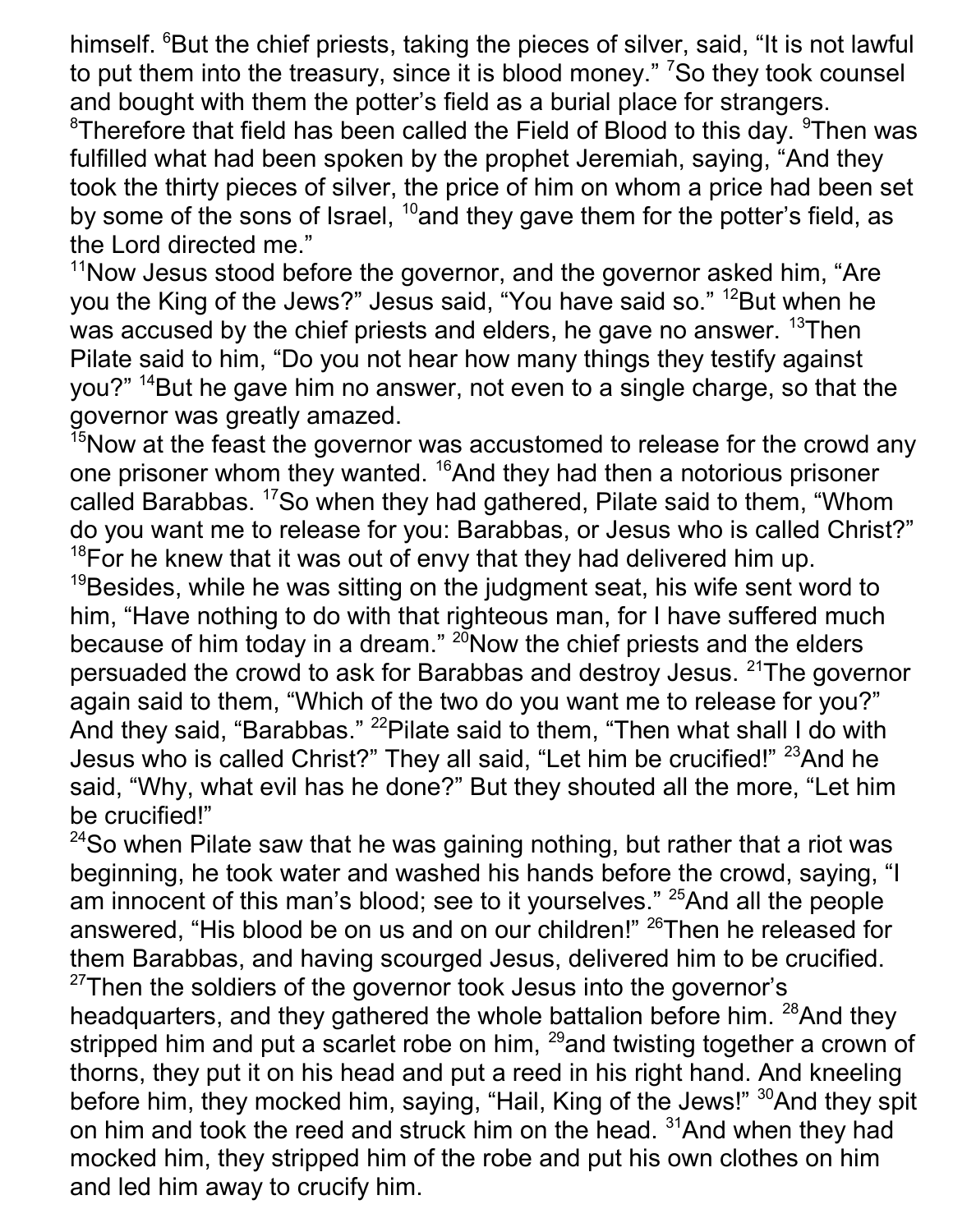$32$ As they went out, they found a man of Cyrene, Simon by name. They compelled this man to carry his cross. <sup>33</sup>And when they came to a place called Golgotha (which means Place of a Skull), <sup>34</sup>they offered him wine to drink, mixed with gall, but when he tasted it, he would not drink it. <sup>35</sup>And when they had crucified him, they divided his garments among them by casting lots.  $36$ Then they sat down and kept watch over him there.  $37$ And over his head they put the charge against him, which read, "This is Jesus, the King of the Jews." 38Then two robbers were crucified with him, one on the right and one on the left. <sup>39</sup>And those who passed by derided him, wagging their heads  $40$ and saying, "You who would destroy the temple and rebuild it in three days, save yourself! If you are the Son of God, come down from the cross." <sup>41</sup>So also the chief priests, with the scribes and elders, mocked him, saying, <sup>42</sup> He saved others; he cannot save himself. He is the King of Israel; let him come down now from the cross, and we will believe in him. <sup>43</sup>He trusts in God; let God deliver him now, if he desires him. For he said, 'I am the Son of God.'"  $44$ And the robbers who were crucified with him also reviled him in the same way.

<sup>45</sup>Now from the sixth hour there was darkness over all the land until the ninth hour. <sup>46</sup>And about the ninth hour Jesus cried out with a loud voice, saying, "Eli, Eli, lema sabachthani?" that is, "My God, my God, why have you forsaken me?" <sup>47</sup>And some of the bystanders, hearing it, said, "This man is calling Elijah." <sup>48</sup>And one of them at once ran and took a sponge, filled it with sour wine, and put it on a reed and gave it to him to drink.  $49$ But the others said, "Wait, let us see whether Elijah will come to save him." <sup>50</sup>And Jesus cried out again with a loud voice and yielded up his spirit.

 $51$ And behold, the curtain of the temple was torn in two, from top to bottom. And the earth shook, and the rocks were split. <sup>52</sup>The tombs also were opened. And many bodies of the saints who had fallen asleep were raised,  $53$  and coming out of the tombs after his resurrection they went into the holy city and appeared to many. <sup>54</sup>When the centurion and those who were with him, keeping watch over Jesus, saw the earthquake and what took place, they were filled with awe and said, "Truly this was the Son of God!"

<sup>55</sup>There were also many women there, looking on from a distance, who had followed Jesus from Galilee, ministering to him, <sup>56</sup>among whom were Mary Magdalene and Mary the mother of James and Joseph and the mother of the sons of Zebedee.

 $57$ When it was evening, there came a rich man from Arimathea, named Joseph, who also was a disciple of Jesus. <sup>58</sup>He went to Pilate and asked for the body of Jesus. Then Pilate ordered it to be given to him. <sup>59</sup>And Joseph took the body and wrapped it in a clean linen shroud <sup>60</sup>and laid it in his own new tomb, which he had cut in the rock. And he rolled a great stone to the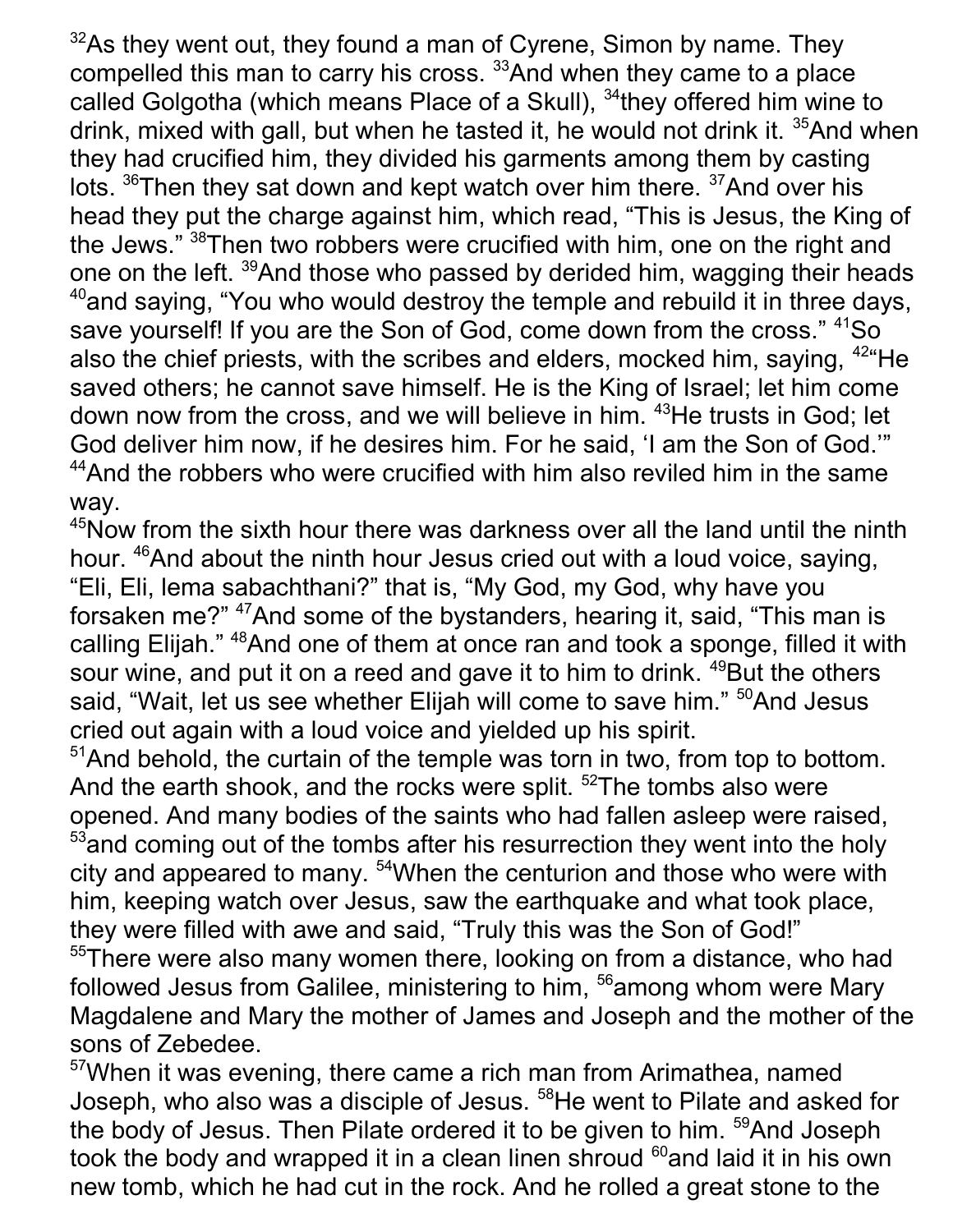entrance of the tomb and went away. <sup>61</sup>Mary Magdalene and the other Mary were there, sitting opposite the tomb.

 $62$ Next day, that is, after the day of Preparation, the chief priests and the Pharisees gathered before Pilate <sup>63</sup>and said, "Sir, we remember how that impostor said, while he was still alive, 'After three days I will rise.' <sup>64</sup>Therefore order the tomb to be made secure until the third day, lest his disciples go and steal him away and tell the people, 'He has risen from the dead,' and the last fraud will be worse than the first." <sup>65</sup>Pilate said to them, "You have a guard of soldiers. Go, make it as secure as you can." <sup>66</sup>So they went and made the tomb secure by sealing the stone and setting a guard.

- $\boxed{\mathbf{P}}$  This is the Gospel of the Lord.
- **C** Praise be to Thee, O Christ.

Apostles' Creed

C I believe in God, the Father Almighty, maker of heaven and earth. And in Jesus Christ, His only Son, our Lord,

who was conceived by the Holy Spirit,

born of the virgin Mary,

suffered under Pontius Pilate,

was crucified, died and was buried.

He descended into hell.

The third day He rose again from the dead.

He ascended into heaven

and sits at the right hand of God the Father Almighty.

 From thence He will come to judge the living and the dead. I believe in the Holy Spirit,

the holy Christian Church,

the communion of saints,

the forgiveness of sins,

the resurrection of the body,

and the life  $\div$  everlasting. Amen.

### Sit

Hymn "All Glory, Laud, and Honor" **# 442** 

Refrain All glory, laud, and honor To You, Redeemer, King, To whom the lips of children Made sweet hosannas ring.

St. 1: You are the King of Israel And David's royal Son, Now in the Lord's name coming, Our King and Blessèd One. Refrain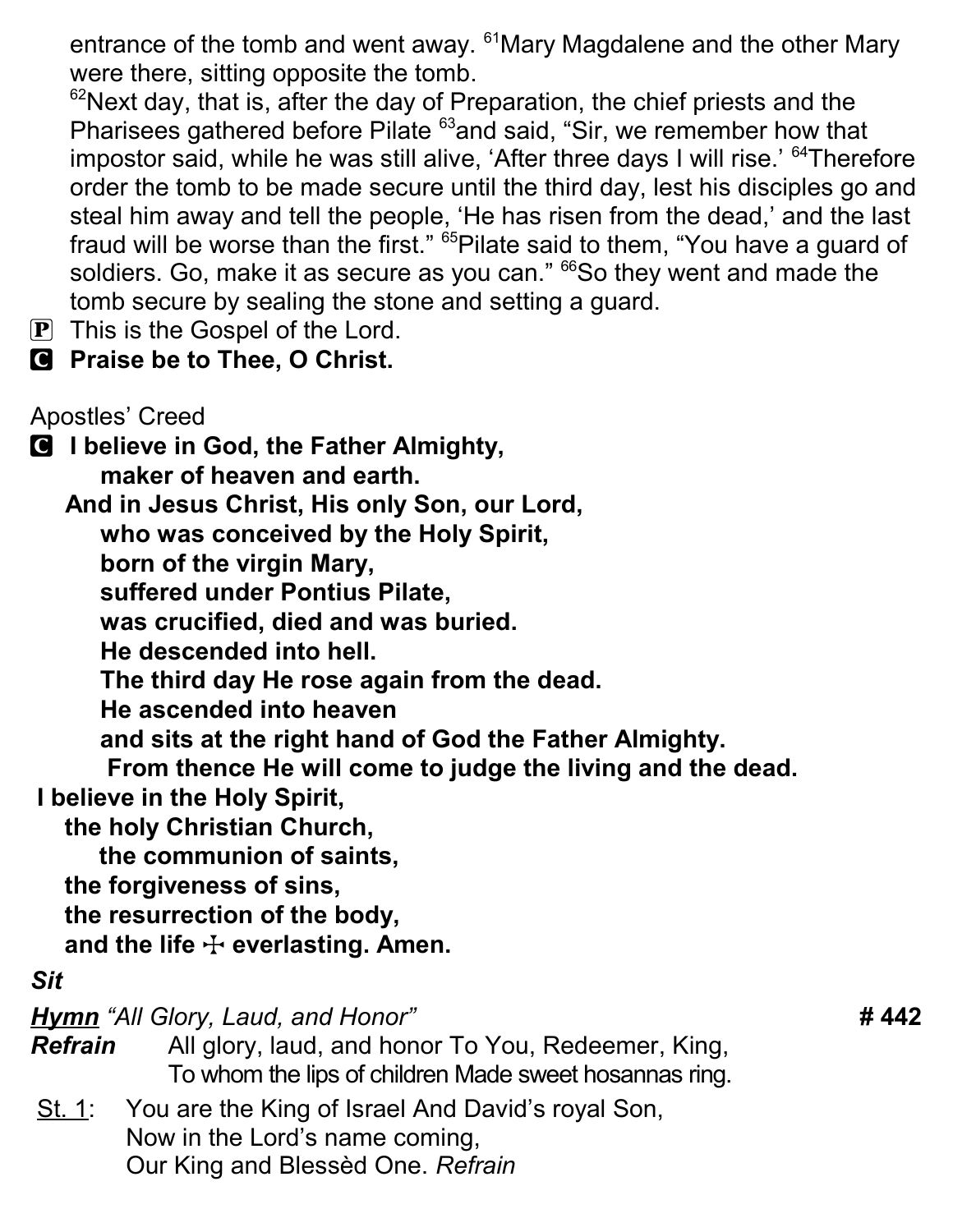- St. 2: The company of angels Is praising You on high, And we with all creation In chorus make reply. Refrain
- St. 3: The multitude of pilgrims With palms before You went; Our praise and prayer and anthems Before You we present. Refrain
- St. 4: To You before Your passion They sang their hymns of praise; To You, now high exalted, Our melody we raise. Refrain
- St. 5: As You received their praises, Accept the prayers we bring, O Source of ev'ry blessing, Our good and gracious King. Refrain

# Sermon

### **Stand**

# **Offertory**

C Create in me a clean heart, O God, and renew a right spirit within me. Cast me not away from They presence, and take not they Holy Spirit from me. Restore unto me the joy of They salvation, and uphold me with They free spirit. Amen.

# Sit

# **Offering**

# **Stand**

Prayer of the Church

# **Intercessory Prayers**

# Lord's Prayer

- **P** Lord, remember us in Your kingdom and teach us to pray:
- C Our Father who art in heaven, hallowed be Thy name, Thy kingdom come, Thy will be done on earth as it is in heaven; give us this day our daily bread; and forgive us our trespasses as we forgive those who trespass against us; and lead us not into temptation, but deliver us from evil. For Thine is the kingdom and the power and the glory forever and ever. Amen.

# Concluding Collect

# **Benediction**

 $\mathbf{P}$  The Lord bless you and keep you. The Lord make his face shine on you and